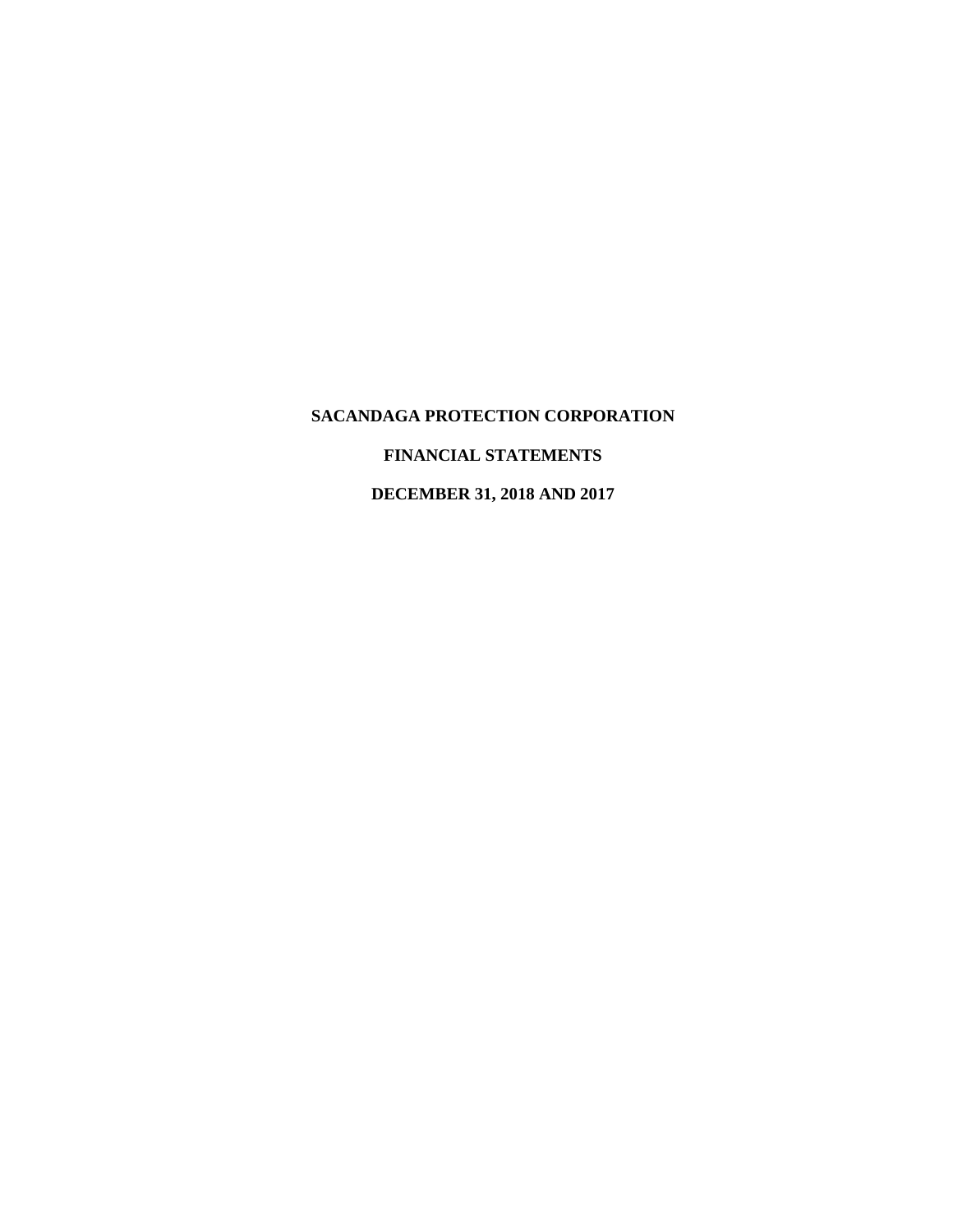## **C O N T E N T S**

## **PAGES**

## **FINANCIAL STATEMENTS**

| 4       |
|---------|
|         |
| 6       |
| $7 - 8$ |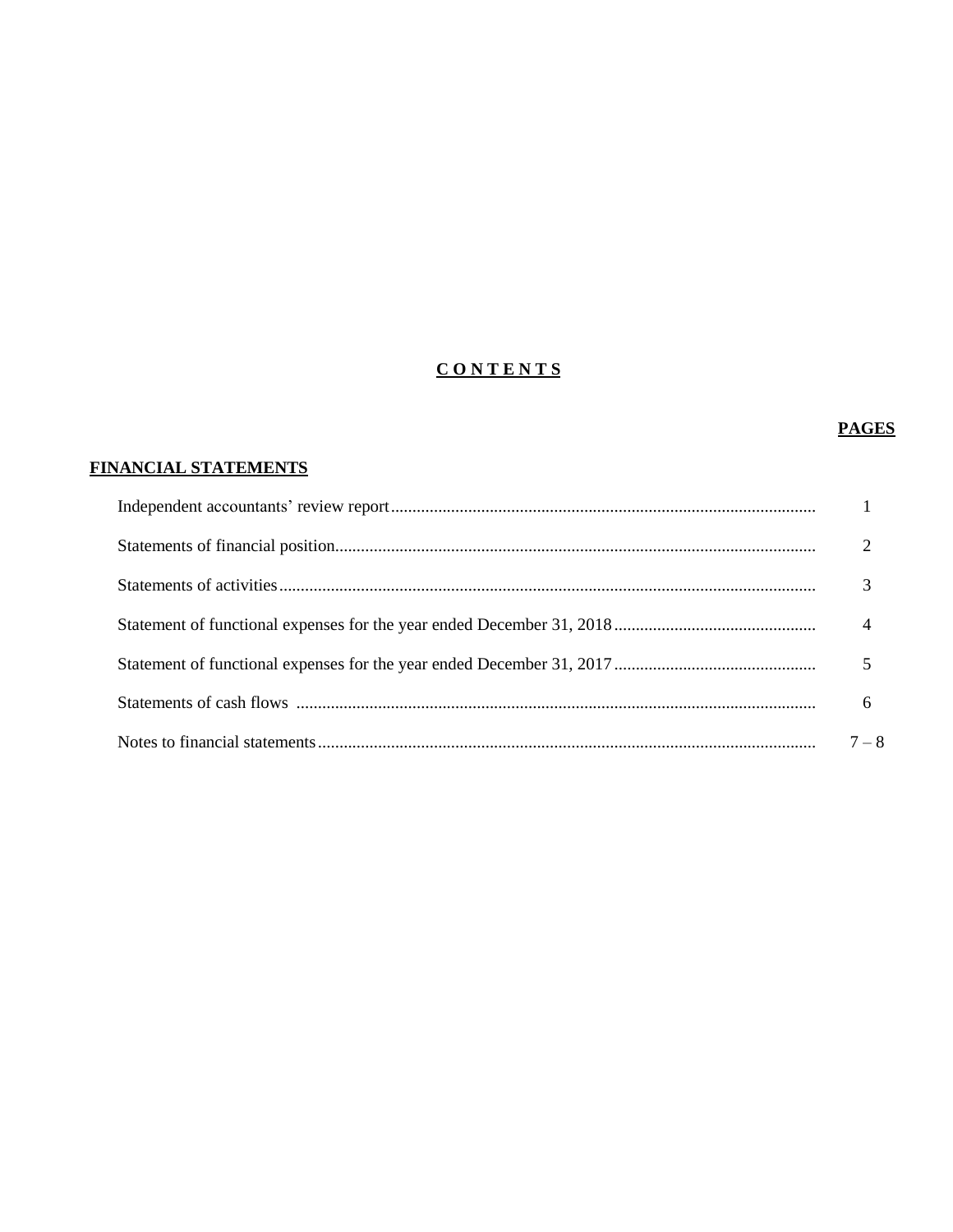

## **INDEPENDENT ACCOUNTANTS' REVIEW REPORT**

To the Board of Directors Sacandaga Protection Corporation Mayfield, New York

We have reviewed the accompanying financial statements of Sacandaga Protection Corporation (the Corporation), a nonprofit organization, which comprise the statements of financial position as of December 31, 2018 and 2017, and the related statements of activities, functional expenses and cash flows for the years then ended, and the related notes to the financial statements. A review includes primarily applying analytical procedures to management's financial data and making inquiries of management. A review is substantially less in scope than an audit, the objective of which is the expression of an opinion regarding the financial statements as a whole. Accordingly, we do not express such an opinion.

#### **Management's Responsibility for the Financial Statements**

Management is responsible for the preparation and fair presentation of these financial statements in accordance with accounting principles generally accepted in the United States of America; this includes the design, implementation, and maintenance of internal control relevant to the preparation and fair presentation of financial statements that are free from material misstatement whether due to fraud or error.

#### **Accountants' Responsibility**

Our responsibility is to conduct the review engagement in accordance with Statements on Standards for Accounting and Review Services promulgated by the Accounting and Review Services Committee of the AICPA. Those standards require us to perform procedures to obtain limited assurance as a basis for reporting whether we are aware of any material modifications that should be made to the financial statements for them to be in accordance with accounting principles generally accepted in the United States of America. We believe that the results of our procedures provide a reasonable basis for our conclusion.

#### **Accountants' Conclusion**

Based on our reviews, we are not aware of any material modifications that should be made to the accompanying financial statements in order for them to be in accordance with accounting principles generally accepted in the United States of America.

WEST & COMPANY CPA& PC

Gloversville, New York April 12, 2019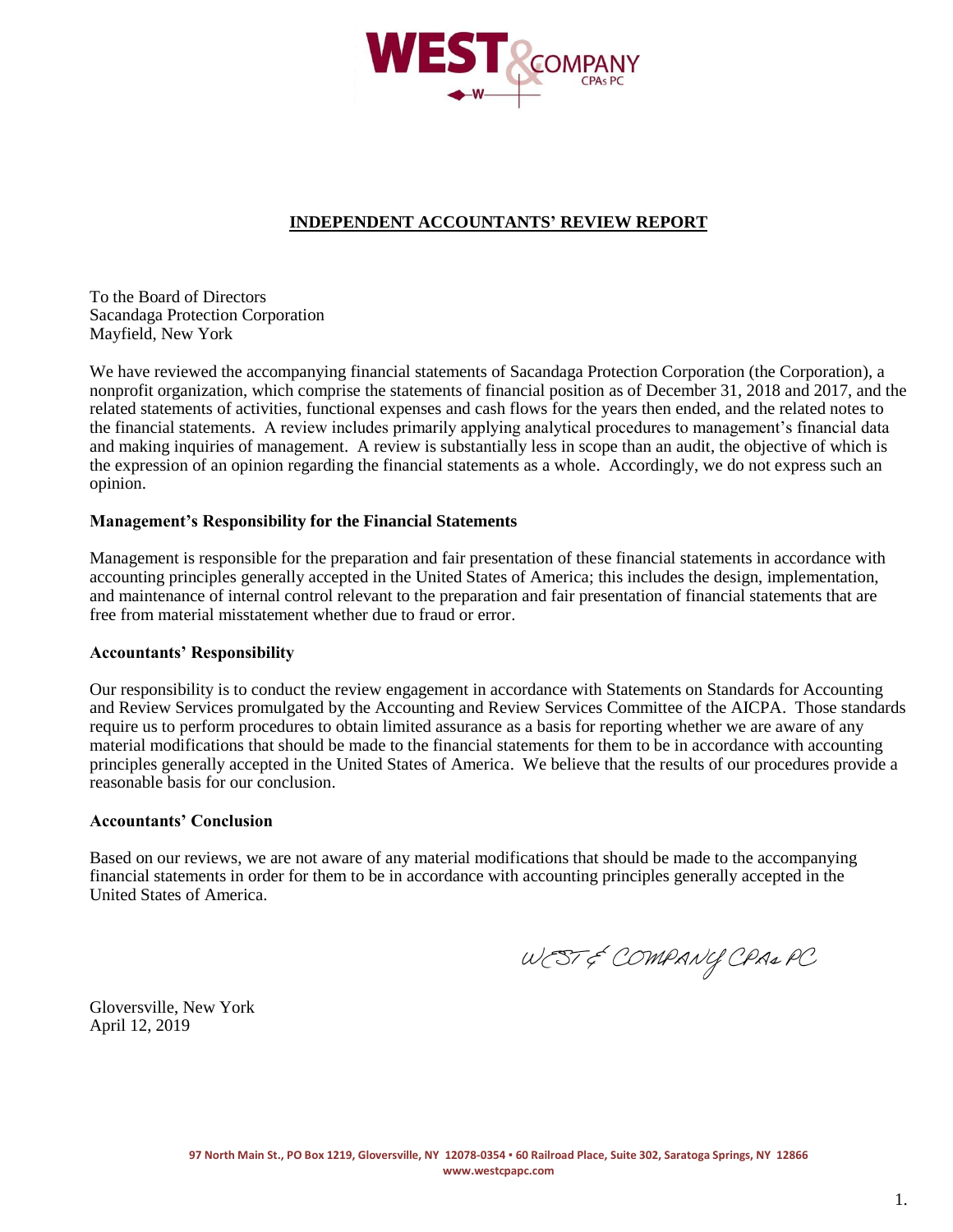## **STATEMENTS OF FINANCIAL POSITION**

## **DECEMBER 31, 2018 AND 2017**

| - ASSETS -                                                              |               |                |      |                |  |
|-------------------------------------------------------------------------|---------------|----------------|------|----------------|--|
|                                                                         |               | 2018           | 2017 |                |  |
| <b>CURRENT ASSETS:</b><br>Cash and cash equivalents<br>Prepaid expenses | \$            | 116,302<br>152 | \$   | 100,646<br>147 |  |
| <b>Total current assets</b>                                             |               | 116,454        |      | 100,793        |  |
| <b>TOTAL ASSETS</b>                                                     |               | 116,454        | \$   | 100,793        |  |
| - LIABILITIES AND NET ASSETS -<br><b>CURRENT LIABILITIES:</b>           |               |                |      |                |  |
| Accounts payable                                                        | $\mathcal{S}$ | 2,808          | \$   | 3,000          |  |
| <b>Total liabilities</b>                                                |               | 2,808          |      | 3,000          |  |
| <b>NET ASSETS:</b><br>Net assets without donor restriction              |               | 113,646        |      | 97,793         |  |
| <b>Total net assets</b>                                                 |               | 113,646        |      | 97,793         |  |
| <b>TOTAL LIABILITIES AND NET ASSETS</b>                                 | S             | 116,454        | \$   | 100,793        |  |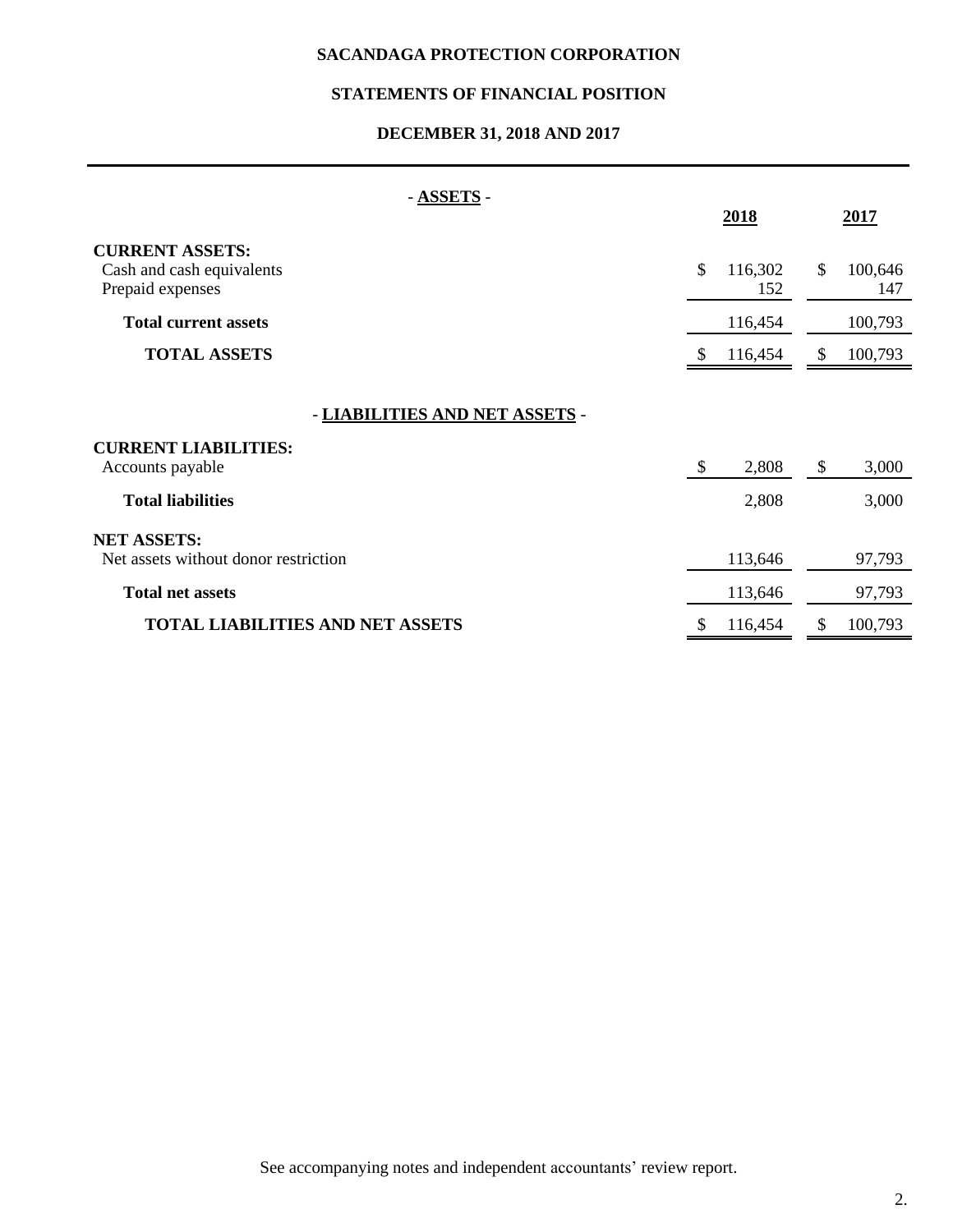# **STATEMENTS OF ACTIVITIES**

## **YEARS ENDED DECEMBER 31, 2018 AND 2017**

|                                                                                   | 2018 |                           | 2017 |                           |
|-----------------------------------------------------------------------------------|------|---------------------------|------|---------------------------|
| <b>NET ASSETS WITHOUT DONOR RESTRICTION:</b><br><b>Revenues:</b><br>Contributions | \$   | 78,060                    | \$.  | 64,500                    |
| <b>Total revenues</b>                                                             |      | 78,060                    |      | 64,500                    |
| <b>Expenses:</b><br>Program services<br>Management and general<br>Fundraising     |      | 46,428<br>1,625<br>14,154 |      | 38,439<br>1,200<br>17,002 |
| <b>Total expenses</b>                                                             |      | 62,207                    |      | 56,641                    |
| <b>CHANGE IN NET ASSETS WITHOUT DONOR RESTRICTION</b>                             |      | 15,853                    |      | 7,859                     |
| NET ASSETS WITHOUT DONOR RESTRICTION - BEGINNING OF YEAR                          |      | 97,793                    |      | 89,934                    |
| NET ASSETS WITHOUT DONOR RESTRICTION - END OF YEAR                                | S    | 113,646                   | S    | 97,793                    |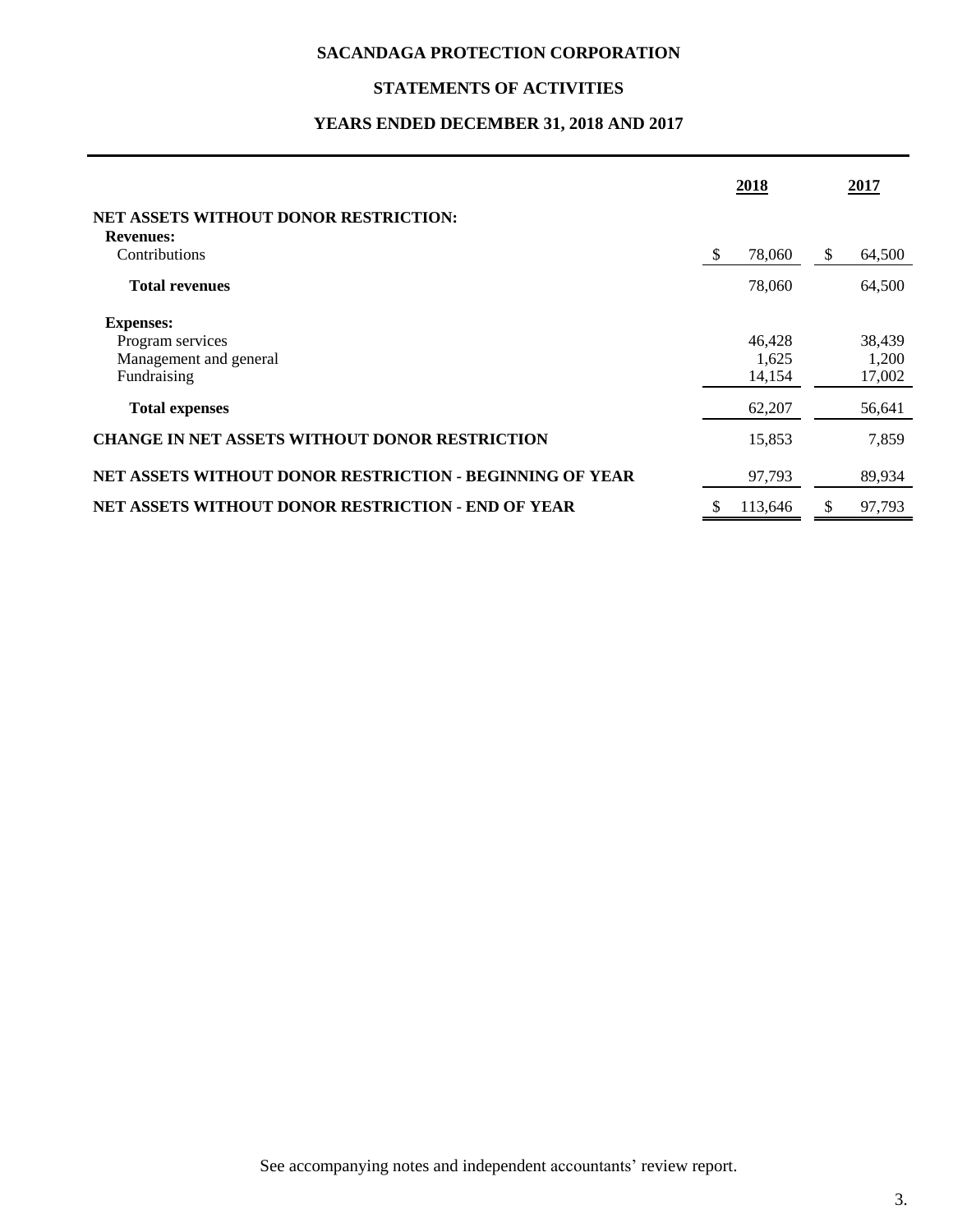## **STATEMENT OF FUNCTIONAL EXPENSES**

#### **FOR THE YEAR ENDED DECEMBER 31, 2018**

|                                  |                            |        | <b>Supporting Activities</b>     |          |                    |        |              |  |
|----------------------------------|----------------------------|--------|----------------------------------|----------|--------------------|--------|--------------|--|
|                                  | Program<br><b>Services</b> |        | <b>Management</b><br>and General |          | <b>Fundraising</b> |        | <b>Total</b> |  |
| Accounting                       | \$                         | 1,950  | \$                               | 0        | \$                 | 0      | \$<br>1,950  |  |
| Contract services                |                            |        |                                  | 1,625    |                    |        | 1,625        |  |
| <b>Dues</b>                      |                            | 255    |                                  | $\theta$ |                    |        | 255          |  |
| Filing fee                       |                            | 25     |                                  |          |                    |        | 25           |  |
| Fundraising expenses             |                            |        |                                  | 0        |                    | 14,154 | 14,154       |  |
| Miscellaneous                    |                            | 36     |                                  | 0        |                    |        | 36           |  |
| Postage                          |                            | 1,034  |                                  |          |                    |        | 1,034        |  |
| Legal expenses                   |                            | 6,113  |                                  |          |                    |        | 6,113        |  |
| Lobbying expenses                |                            | 36,100 |                                  | 0        |                    |        | 36,100       |  |
| Website expenses                 |                            | 915    |                                  | 0        |                    |        | 915          |  |
| <b>TOTAL FUNCTIONAL EXPENSES</b> |                            | 46,428 |                                  | 1,625    | \$                 | 14,154 | 62,207       |  |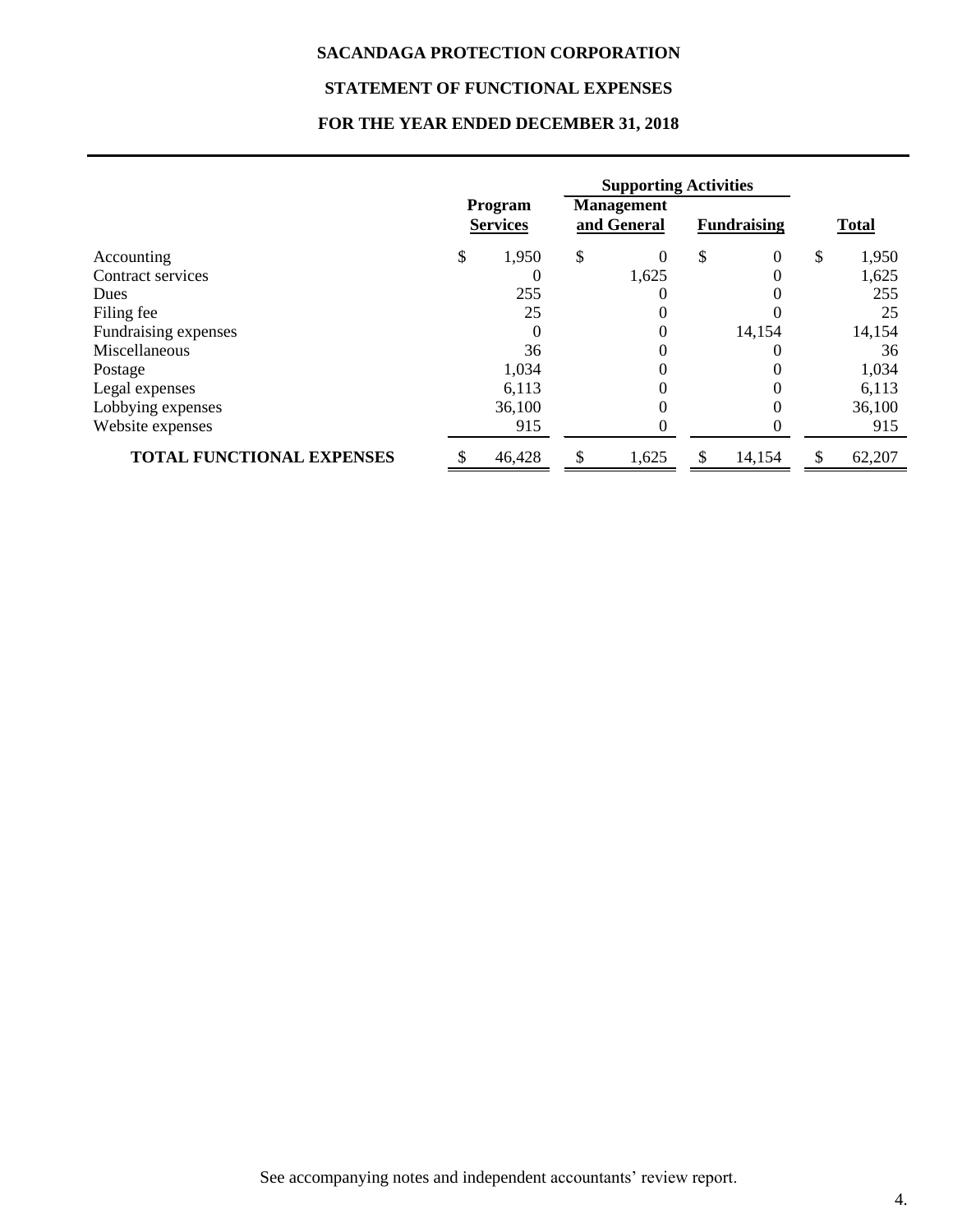## **STATEMENT OF FUNCTIONAL EXPENSES**

#### **FOR THE YEAR ENDED DECEMBER 31, 2017**

|                                  |                            | <b>Supporting Activities</b> |                                  |    |                    |    |              |
|----------------------------------|----------------------------|------------------------------|----------------------------------|----|--------------------|----|--------------|
|                                  | Program<br><b>Services</b> |                              | <b>Management</b><br>and General |    | <b>Fundraising</b> |    | <b>Total</b> |
| Accounting                       | \$<br>1,750                | \$                           | $\theta$                         | \$ | $\theta$           | \$ | 1,750        |
| Contract services                | 0                          |                              | 1,200                            |    |                    |    | 1,200        |
| Dues                             | 248                        |                              |                                  |    |                    |    | 248          |
| Filing fee                       | 25                         |                              | 0                                |    |                    |    | 25           |
| Fundraising                      | $\theta$                   |                              | 0                                |    | 17,002             |    | 17,002       |
| Miscellaneous                    | 64                         |                              |                                  |    |                    |    | 64           |
| Postage                          | 52                         |                              |                                  |    |                    |    | 52           |
| Lobbying expenses                | 36,300                     |                              |                                  |    |                    |    | 36,300       |
| <b>TOTAL FUNCTIONAL EXPENSES</b> | 38,439                     | \$                           | 1,200                            | \$ | 17,002             | S  | 56,641       |

See accompanying notes and independent accountants' review report.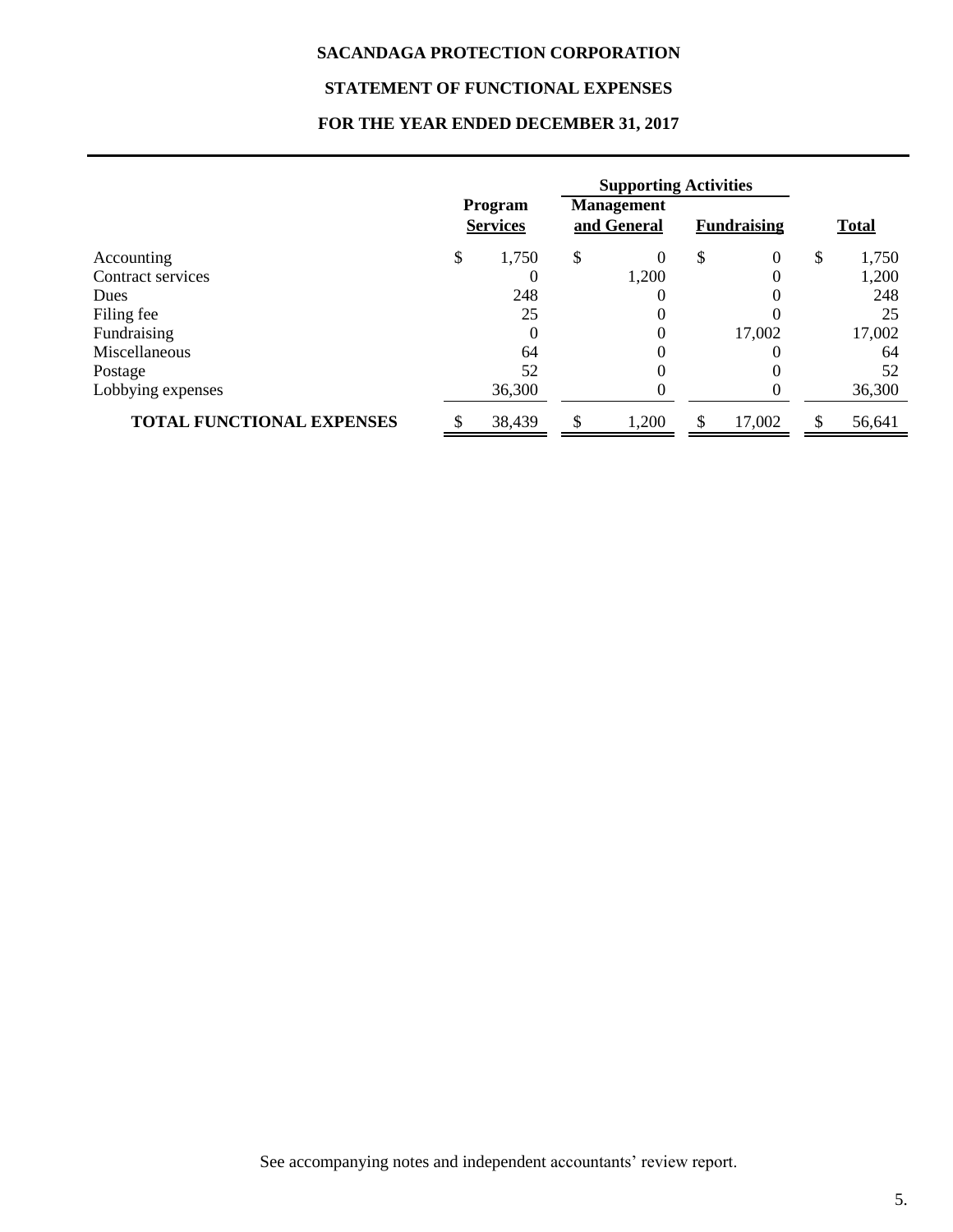## **STATEMENTS OF CASH FLOWS**

#### **YEARS ENDED DECEMBER 31, 2018 AND 2017**

|                                                                                                                                                                        | 2018          | 2017          |
|------------------------------------------------------------------------------------------------------------------------------------------------------------------------|---------------|---------------|
| <b>CASH FLOWS FROM OPERATING ACTIVITIES:</b><br>Change in net assets<br>Adjustments to reconcile change in net assets to net cash<br>provided by operating activities: | \$<br>15,853  | \$<br>7,859   |
| (Increase) in:<br>Prepaid expenses<br>Increase (decrease) in:                                                                                                          | (5)           | (4)           |
| Accounts payable                                                                                                                                                       | (192)         | 3,000         |
| Net cash provided by operating activities                                                                                                                              | 15,656        | 10,855        |
| NET INCREASE IN CASH AND CASH EQUIVALENTS                                                                                                                              | 15,656        | 10,855        |
| CASH AND CASH EQUIVALENTS - BEGINNING                                                                                                                                  | 100,646       | 89,791        |
| <b>CASH AND CASH EQUIVALENTS - ENDING</b>                                                                                                                              | \$<br>116,302 | \$<br>100,646 |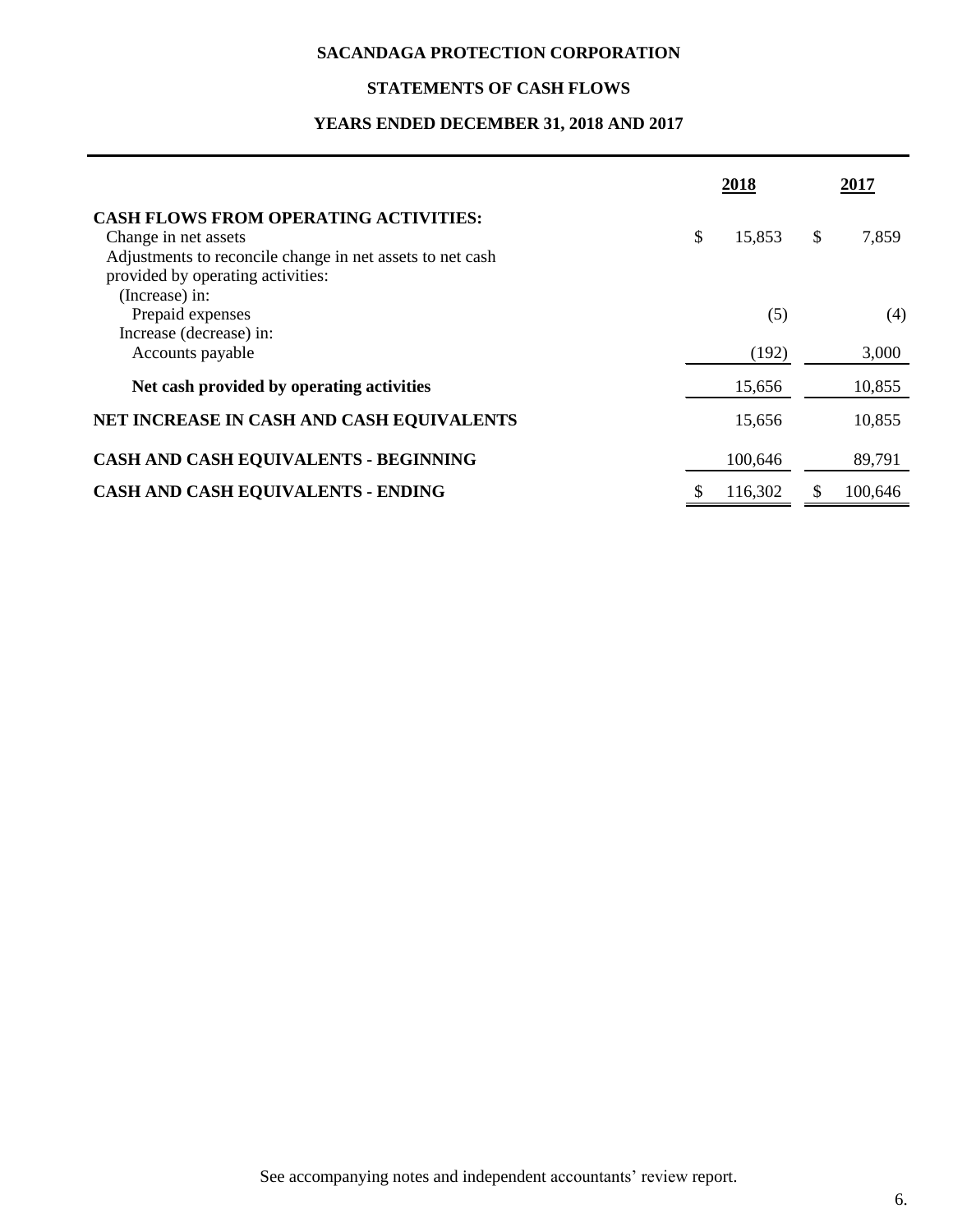## **NOTES TO FINANCIAL STATEMENTS**

**DECEMBER 31, 2018 AND 2017**

## **NOTE 1 – SUMMARY OF SIGNIFICANT ACCOUNTING POLICIES**

#### **Organization and Nature of Activities**

Sacandaga Protection Corporation was formed in August, 2009, to develop and promote strategies to protect the environmental, economic and legal interests of Sacandaga Lake users, permit holders and property taxpayers.

## **Financial Reporting**

In order to ensure observance of limitations and restrictions placed on the use of the resources available to the Corporation, resources for various purposes are classified for accounting and reporting purposes into net asset categories that are in accordance with specific activities and objectives. In the accompanying financial statements, net asset categories that have similar characteristics have been combined into two net asset categories; net assets with donor restrictions and net assets without donor restrictions.

**Net Assets without Donor Restrictions –** Net assets that are not subject to imposed restrictions and may be expended for any purpose in performing the primary objectives of the Corporation. The Corporation's Board of Directors may designate assets without restrictions for specific operational purposes from time to time.

**Net Assets with Donor Restrictions –** Net assets subject to stipulations imposed by donors and grantors. Some donor restrictions are temporary in nature; those restrictions will be met by the actions of the Corporation or by the passage of time. Other donor restrictions are perpetual in nature where by the donor has stipulated that the funds be maintained in perpetuity.

The Corporation did not have any net assets with donor restrictions as of December 31, 2018 and 2017.

#### **Income Taxes**

The Corporation is a nonprofit organization exempt from federal income tax under Section 501(c)4 of the Internal Revenue Code. The Corporation files tax returns in the U.S. federal and New York State jurisdictions. The Corporation's returns for its years ended December 31, 2015, 2016, 2017 and 2018, are subject to U.S. federal and New York State income tax examination by tax authorities.

The Corporation follows the provisions of uncertain tax positions as addressed in FASB ASC 740. Management has determined that it currently has no uncertain tax positions or unrecognized tax benefits to report for the year ended December 31, 2018.

#### **Basis of Accounting**

The Corporation reports financial position and activities under the accrual method of accounting in accordance with generally accepted accounting principles.

#### **Cash and Cash Equivalents**

Cash and cash equivalents includes all short-term investments with an original maturity of three months or less.